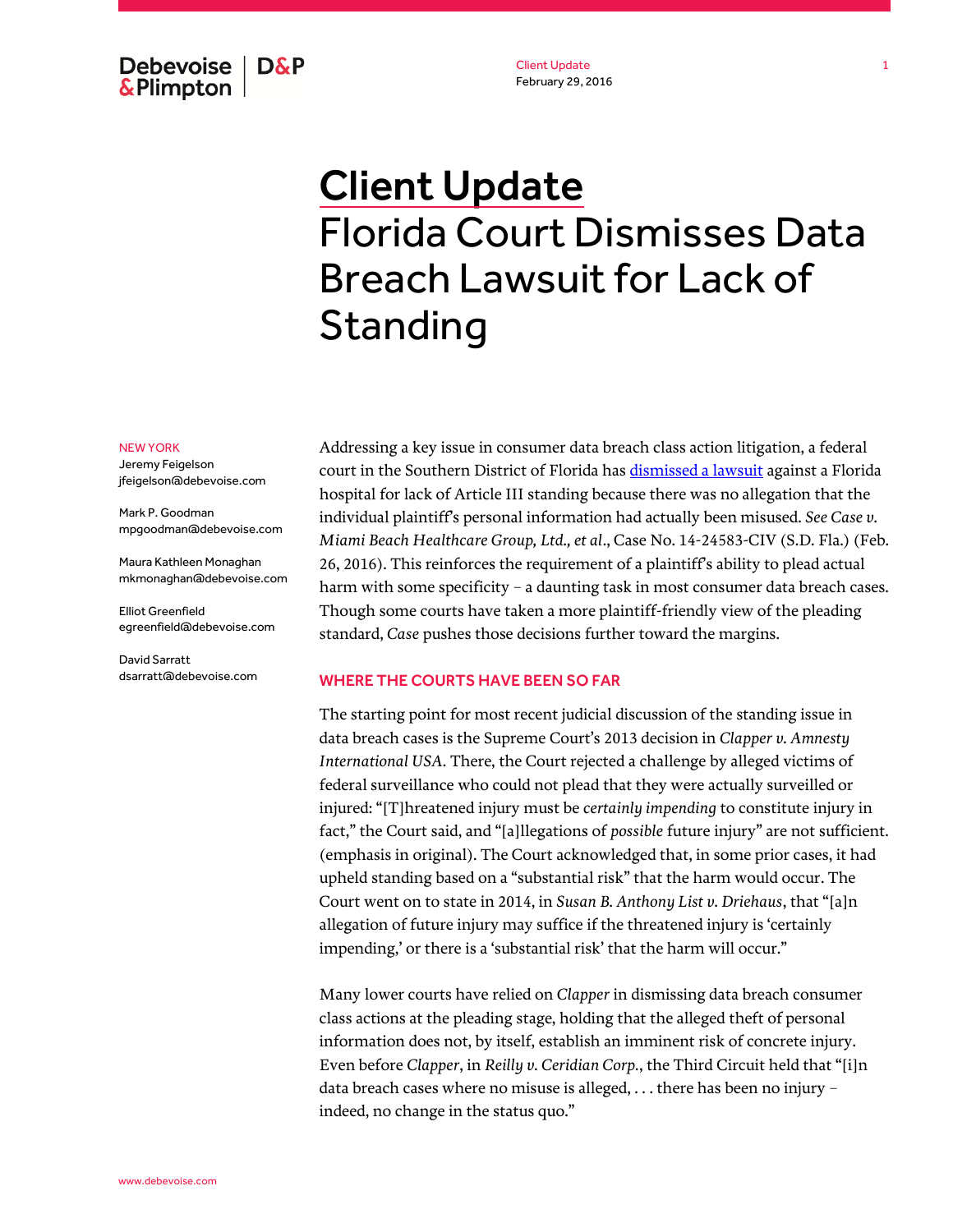*Reilly* involved a security breach at a payroll processing firm. A hacker gained access to the personal information of about 27,000 of the firm's customers' employees, including their names, addresses, Social Security numbers, dates of birth and bank account information. The court held that the mere accessing of that data by a hacker, and the plaintiffs' allegations of possible future injury, were not sufficient to satisfy Article III because the alleged injury was not "certainly impending."

Last year, however, the Seventh Circuit ruled in *Remijas v. Neiman Marcus Group, LLC* that "an increased risk of future fraudulent charges and greater susceptibility to identity theft" was sufficient to confer standing at the pleading stage. The data breach that Neiman Marcus experienced potentially exposed approximately 350,000 credit card numbers. Approximately 9,200 credit cards were used fraudulently, although the victims were later reimbursed for the charges. The court declined to assume that future charges would be reimbursed, and found that, in any case, there are "identifiable costs associated with the process of sorting things out."

The *Neiman Marcus* decision went against the clear trend post-*Clapper* of dismissing data breach class actions in the absence of unreimbursed economic harm that could demonstrably be connected to the particular breach in question. As w[e noted at the time,](http://www.debevoise.com/insights/publications/2015/07/data-breach-plaintiffs-suit-reinstated) it remained an open question whether *Neiman Marcus* would in time be seen as a minority view or as a sign of reversal in the trend.

## THE *CASE* DECISION

*Case* involved a data breach at a Florida hospital that allegedly exposed the names, dates of birth and/or Social Security numbers of over 85,000 of the hospitals' patients. Because the plaintiff in *Case* did not claim that her information "was actually misused, or that the unauthorized disclosure of her sensitive information caused her any type of harm, economic or otherwise," the district court last week held that she lacked standing.

The *Case* court distinguished other decisions, such as the consumer class action that followed the data breach of Target stores, on the basis that the plaintiffs in those cases alleged actual injuries, "including unlawful charges, restricted or blocked access to back accounts, inability to pay other bills, and late payment charges or new card fees."

The court also rejected the plaintiff's argument that she was injured because she did not receive the full value of the services for which she paid, which purportedly included data protection services. The court concluded that the